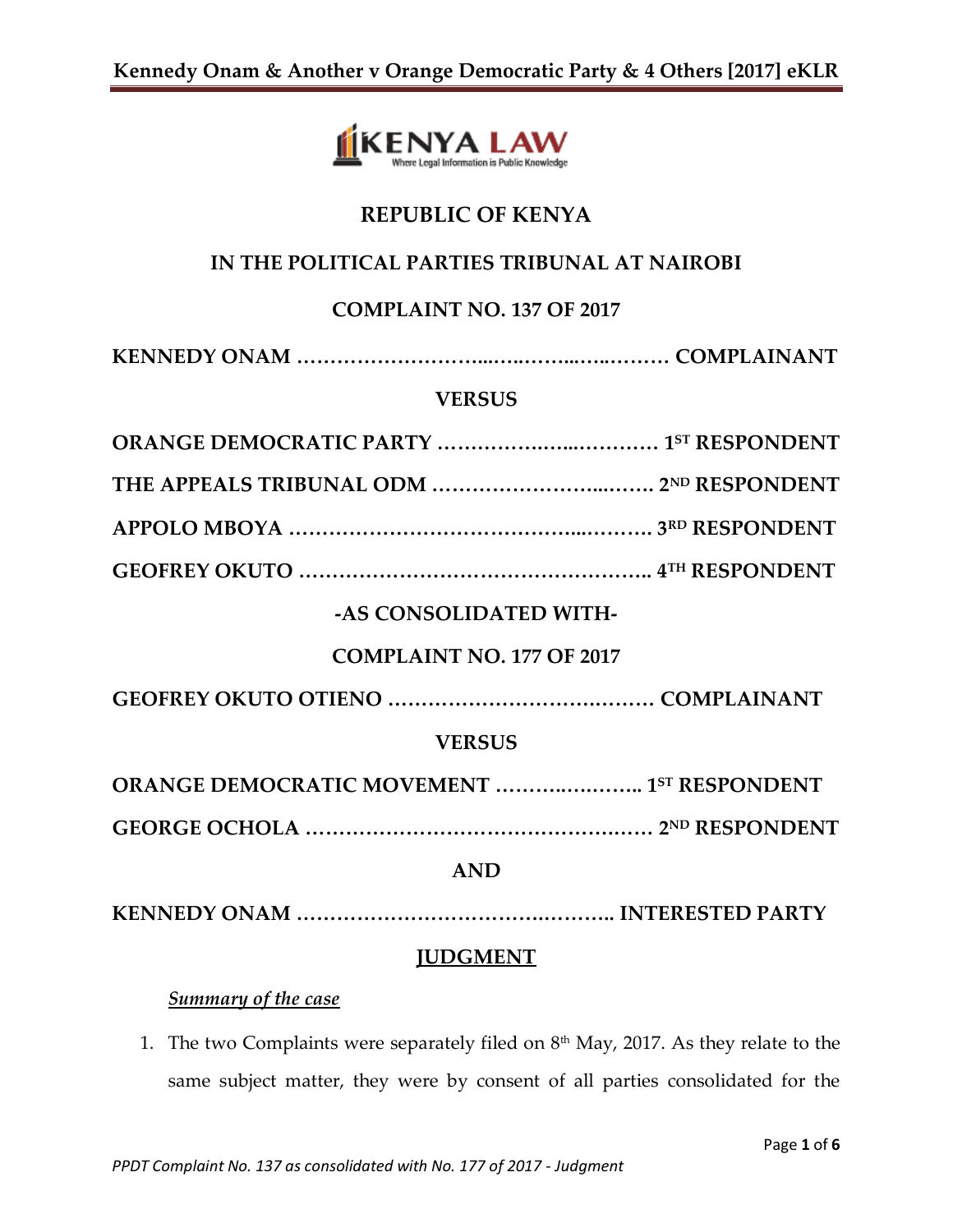purpose of determination with *Complaint No. 137 of 2017* designated as the lead file and *Complaint No. 177 of 2017* taken as a response to *Complaint No. 137 of 2017.* It was further consented that this Tribunal proceeds to determine the matter on the basis of the pleadings on the record. Hence, parties shall be referred to as referenced in *Complaint No. 137 of 2017*.

- 2. This matter emanates from the ODM nomination primaries held on  $30<sup>th</sup>$  April, 2017 for Member of County Assembly, Hospital Ward, Mathare Constituency, Nairobi County. At the conclusion of the nomination exercise, Geofrey Okuto Otieno was declared the winner by the Returning Officer, Mr Jared Owade, and issued with a provisional nomination certificate.
- 3. The Complainant, Kennedy Onam, was aggrieved by this announcement and filed a petition with the ODM Party. The petition was heard on  $2<sup>nd</sup>$  May 2017 and to date no verdict has been forth coming. Hence the filing of *Complaint No. 137 of 2017*. The 4th Respondent, Geofrey Otieno Okuto, on his part, is aggrieved that since being declared the winner, he has not been issued with a final nomination certificate, hence filed Complaint No 177 of 2017.

### *Submissions*

4. The Complainant submits that when the Presiding Officer, Mildred Ochanda announced the results he had garnered 437 votes against the 4<sup>th</sup> Respondent, Geofery Okuto's 343. This announcement caused commotion leading to closure of the polling station. When order was restored, a recount was done and it emerged that the Complainant had lost 110 of his votes. Attempts at verification by the Presiding Officer were unheeded by the police who ordered that ballot boxes be taken to the tallying centre at St. Theresa's school. Later Geofrey Okuto was declared the winner. He filed a petition with the Party which was heard but to date, no verdict has been forthcoming. He prays for orders that the 1st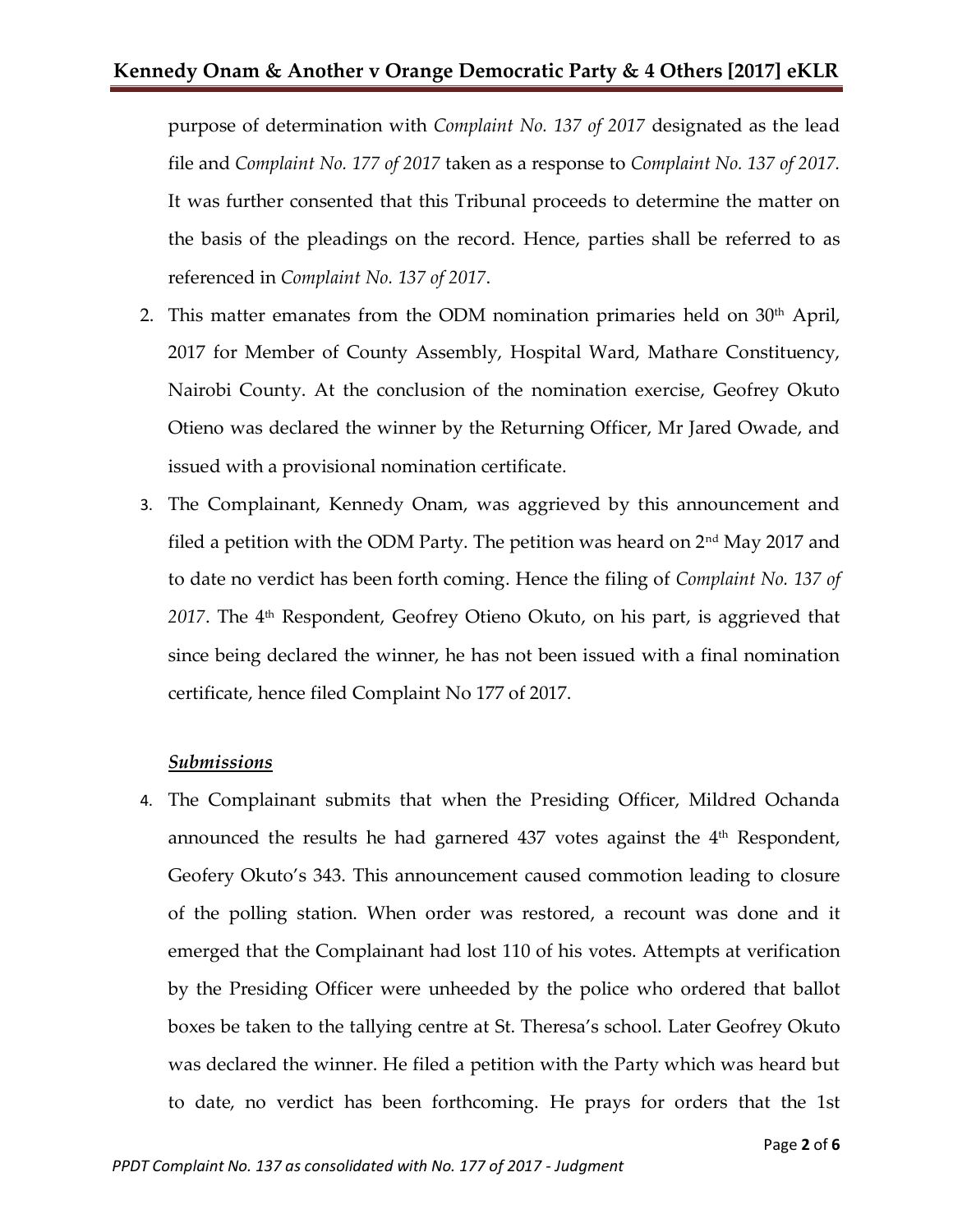Respondent releases the verdict or in the alternative, the  $1<sup>st</sup>$  Respondent be compelled to issue him with a nomination certificate.

- 5. The 1<sup>st</sup> Respondent, ODM Party, filed a Replying Affidavit on 9<sup>th</sup> May, 2017 deponed by Anthony Muturi, its legal officer. It concedes that there was indeed chaos after the counting of the votes in Hospital Ward, Mathare Constituency. The chaos was investigated by the Party and all contestants given a fair hearing and avers that the Party will take the necessary action. He regrets the delay in rendering the verdict which he attributes to the magnitude of complaints filed with the  $1<sup>st</sup>$  Respondent. The Summary of the winning candidates by the Returning Officer Jared Owade shows that for Hospital ward, the winner was Geoffrey Otieno Okuto, the  $4<sup>th</sup>$  Respondent with 351 votes.
- 6. Geofrey Otieno Okuto, in his *Complaint No. 177 of 2017*, urges that he is the duly nominated and winner of the nomination exercise having been so declared by the Returning Officer and issued with a provisional nomination certificate. He concedes to having participated in the petition filed at the 1<sup>st</sup> Respondent's County Assembly Appeals Tribunal (CAT) by Kennedy Onam, and that CAT directed the matter to be transferred to the National Elections Board. The crux of his Complaint is that since that time the  $1^\text{st}$  Respondent has declined to issue him with the final nomination certificate. He contends that he is shocked to learn that he has been stripped off the nomination certificate which has been issued to one, George Ochola who was placed third in the nomination exercise. That NEB has since ceased to operate and the 1<sup>st</sup> respondent has declined to accept the complaint filed before it.
- 7. He seeks a declaration that the issuance of the nomination certificate by the  $1<sup>st</sup>$ Respondent to George Ochola is illegal, and that the same be withdrawn and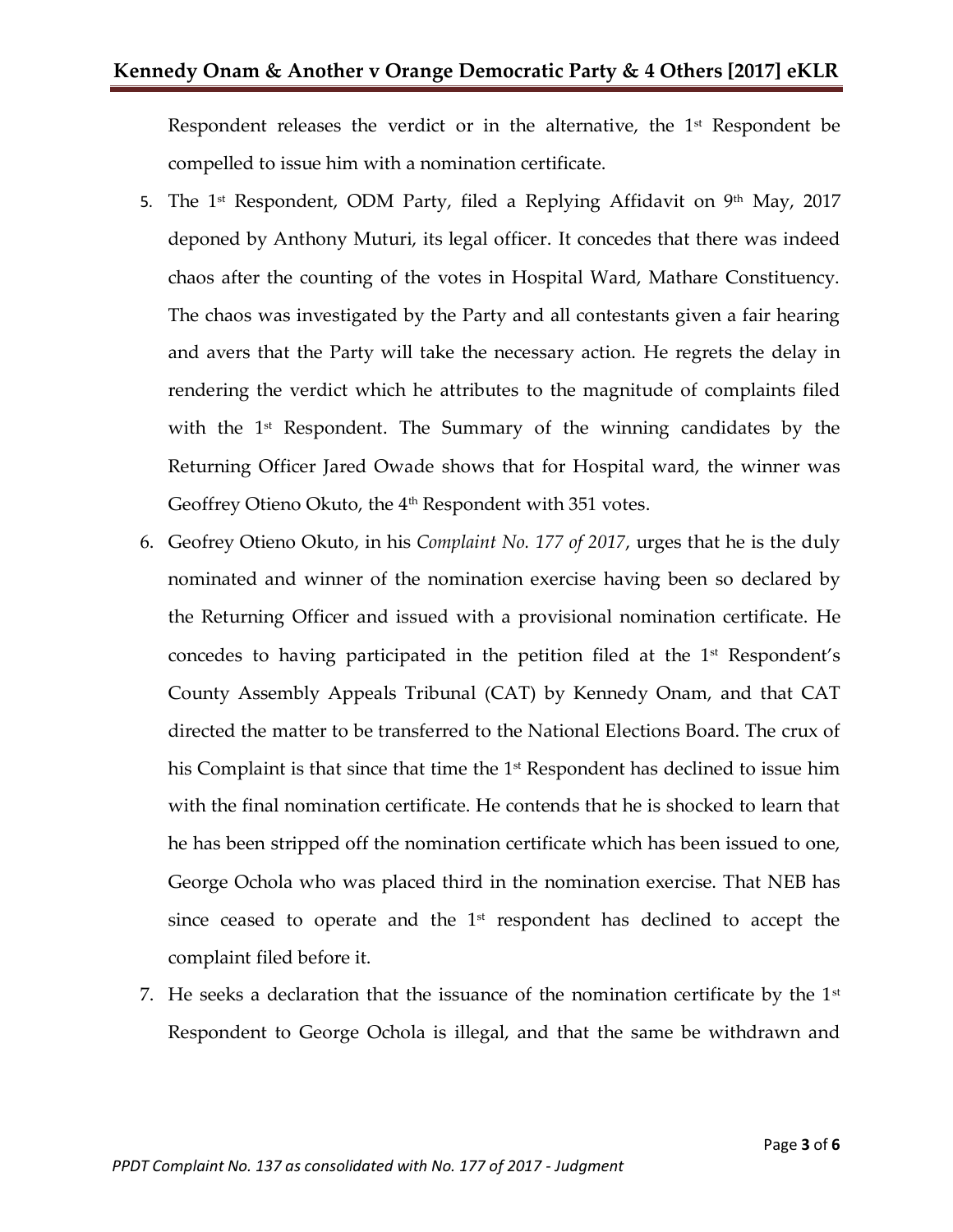quashed and this Tribunal order the  $1<sup>st</sup>$  Respondent to declare him the winner and issue him with a nomination certificate.

#### *Issues for determination*

- 8. Upon evaluation of the matter before us, we have come to a conclusion that the sole issue for determination;
	- *(i) Who is entitled to be issued with the nomination certificate for the MCA, Hospital Hill Ward, Mathare Constituency, Nairobi County.*

#### **Determination**

- 9. The gist of Kennedy Onam's petition to the CAT, was that chaos erupted and interfered with the nomination process. The police intervened and when the Presiding Officer insisted on the need for the verification of votes, the police barred her. Outrightly, this is irregular as the role of the police is to maintain law and order and is not to interfere with the election process. Once they had calmed the situation down, the police had no veto over the decisions of the electoral official, in this case the Presiding Officer. The Complainant deponed that as a consequence of this violence he lost 110 votes when the counting was repeated. The order for verification by the Presiding Officer could have helped debunk this allegation.
- 10. The  $1<sup>st</sup>$  Respondent agrees that due to the magnitude of cases that they were dealing with, the decision in respect of the 1<sup>st</sup> Respondent's appeal has not been rendered. The 1st Respondent agrees that there indeed was violence. The Party has stated that it agrees with Kennedy Onam *in toto*. Hence, the averments of Kennedy Onam are confirmed by the Party.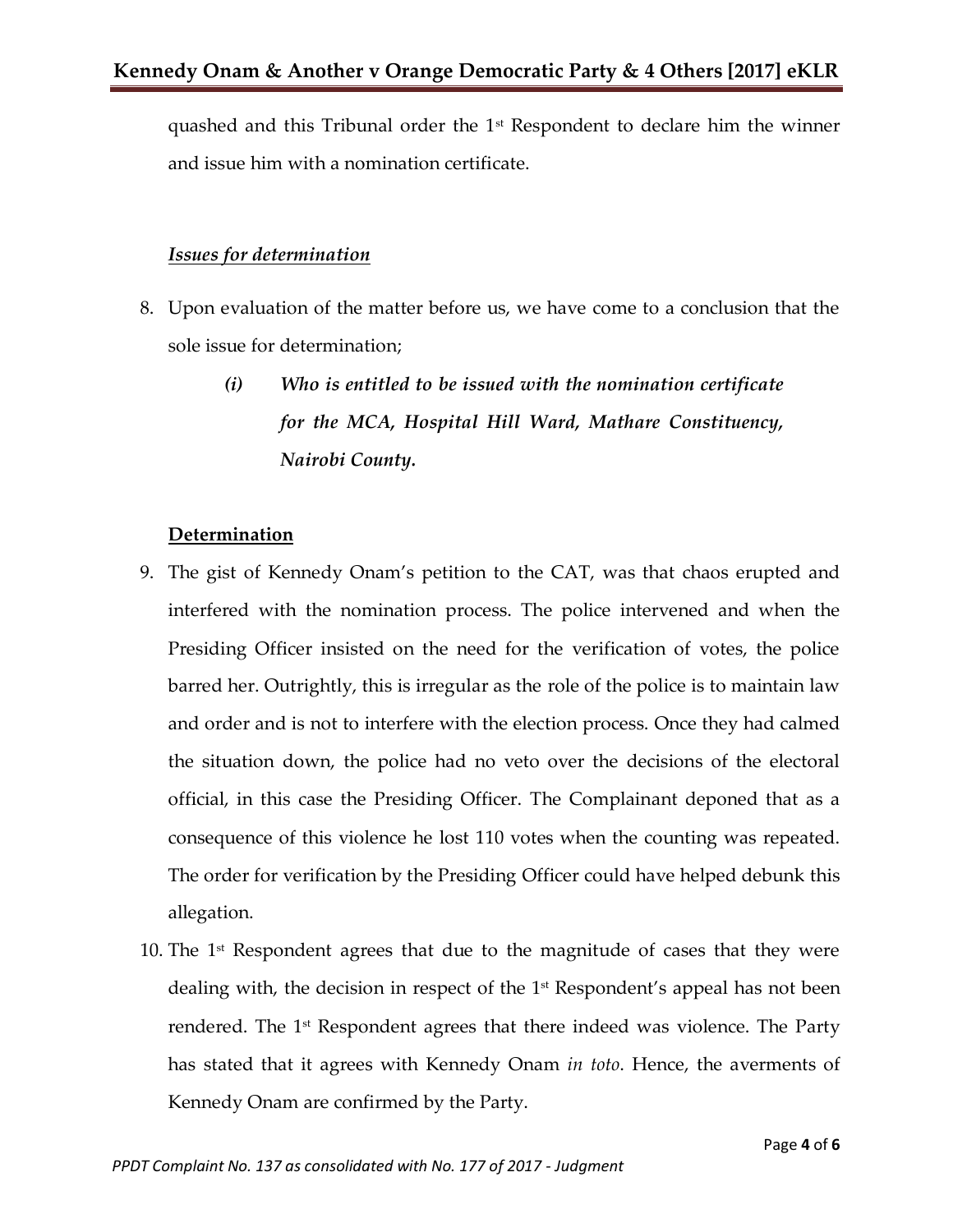- 11. Geofrey Okuto Otieno is aggrieved that while he was declared the winner and issued with a provisional certificate, apparently a nomination certificate has been issued to George Ochola, a person who was third in the nomination primaries. At page 56 of the Record of his Complaint he gives the final tally with the top three garnering: George Ochola 210, Geofrey Okuto 252 and Kennedy Onam 323.
- 12. This Tribunal is baffled as to the premises by which George Ochola was awarded a nomination certificate, given that he was definitely not the winner. The decision of CAT, as conceded by the Party, had not been rendered, hence could not form the basis for the award of the certificate to George Ochola. While Mr. George Ochola has not appeared in this matter, the presence of the  $1<sup>st</sup>$ Respondent as the issuer of the nomination certificate mitigates against his absence.
- 13. Having evaluated the Record and the evidence, taking into account the concession of the  $1<sup>st</sup>$  Respondent as to the violence, we make the following orders:
	- *(1) The Complaint No. 177 of 2017 dated 9th May 2017 is dismissed.*
	- *(2) Complaint No. 137 of 2017 dated 8th May 2017 is allowed in the following specific terms:*
		- *(a) The provisional nomination certificate issued by the 1st Respondent's Returning Officer, Jared Owade, to Geofrey Okuto Otieno is hereby revoked.*
		- *(b) The Provisional certificate issued by the 1st Respondent to George Ochola is hereby revoked.*
		- *(c) The Complainant, Kennedy Onam is declared the duly nominated Member of County Assembly Hospital Ward, Mathare Constituency.*